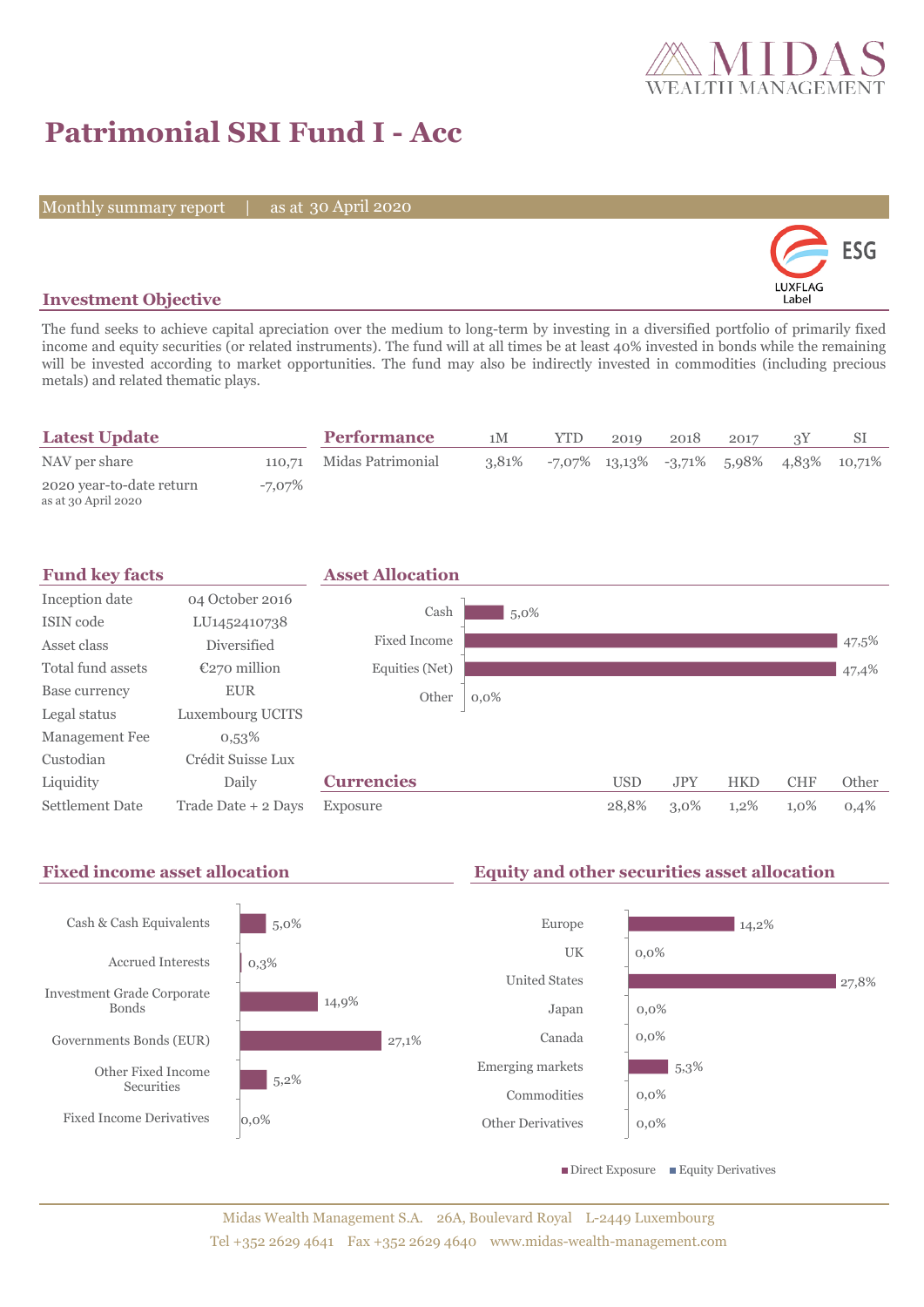

# **Patrimonial SRI Fund I - Acc**

Monthly summary report | as at 30 April 2020

| Top 10 fixed income holdings          | <b>YTM</b> | Rating | Weight | <b>Fixed</b>   |
|---------------------------------------|------------|--------|--------|----------------|
| DEUTSCHLAND REP: DBR o 08/15/29       | $-0.6%$    | AAA    | 2,4%   |                |
| ALLIANDER: ALLRNV 07/8 04/22/26       | $-0,2%$    | $AA-$  | 2,1%   | $\Delta$       |
| NETHERLANDS GOVT: NETHER 0 3/4 07     | $-0,5%$    | AAA    | 2,0%   | $\overline{1}$ |
| BTPS: BTPS 2 02/01/28                 | $0,9\%$    | BBB-   | 2,0%   |                |
| HELLENIC REPUBLI : GGB 4 3/8 08/01/22 | 0.3%       | $B+$   | 1,8%   | B)             |
| FRANCE O.A.T.: FRTR 2 05/25/48        | $0.4\%$    | AA     | 1,7%   |                |
| DEUTSCHLAND REP: DBR 11/4 08/15/48    | $-0,2%$    | AAA    | 1,6%   |                |
| EUROPEAN INVT BK : EIB o 3/8 07/16/25 | $-0.5%$    | AAA    | 1,4%   | $\alpha$       |
| AGENCE FRANCAISE : AGFRNC 0 1/8 11/1  | $-0.4%$    | AA     | 1,4%   | Þ              |
| BTPS: BTPS 0.35 02/01/25              | 0.5%       | BBB-   | 1,3%   |                |
|                                       |            |        |        |                |

**The 10 fixed income rating breakdown** 



| Top 10 equity holdings        | Sector                        | Weight  |
|-------------------------------|-------------------------------|---------|
| <b>ALTICE NV - A</b>          | <b>Communication Services</b> | 3,7%    |
| <b>FREY</b>                   | Real Estate                   | 1,7%    |
| NVIDIA CORP                   | <b>Information Technology</b> | $1,3\%$ |
| <b>MICROSOFT CORP</b>         | <b>Information Technology</b> | 1,2%    |
| <b>APPLE INC</b>              | <b>Information Technology</b> | 1,2%    |
| <b>LVMH</b>                   | <b>Consumer Discretionary</b> | $1,2\%$ |
| <b>ALPHABET INC-CL A</b>      | <b>Communication Services</b> | 1,1%    |
| <b>MASTERCARD INC-CLASS A</b> | <b>Information Technology</b> | 1,1%    |
| ALIBABA GROUP HOLDING-SP ADR  | <b>Consumer Discretionary</b> | 1,1%    |
| VISA INC                      | <b>Information Technology</b> | 1,1%    |

### **Equity sector breakdown**

| <b>Consumer Discretionary</b> | 14,2%   |
|-------------------------------|---------|
| <b>Consumer Staples</b>       | 8,7%    |
| Energy                        | $0,0\%$ |
| Financials                    | $0.0\%$ |
| Health Care                   | 14,0%   |
| <b>Information Technology</b> | 33,2%   |
| Industrials                   | 3,5%    |
| Materials                     | $0,0\%$ |
| <b>Communication Services</b> | 14,4%   |
| Utilities                     | 4,8%    |
| <b>Real Estate</b>            | 7,2%    |





## **Thematics breakdown Top 5 funds and other holdings**

Quaero Bamboo 1,7%